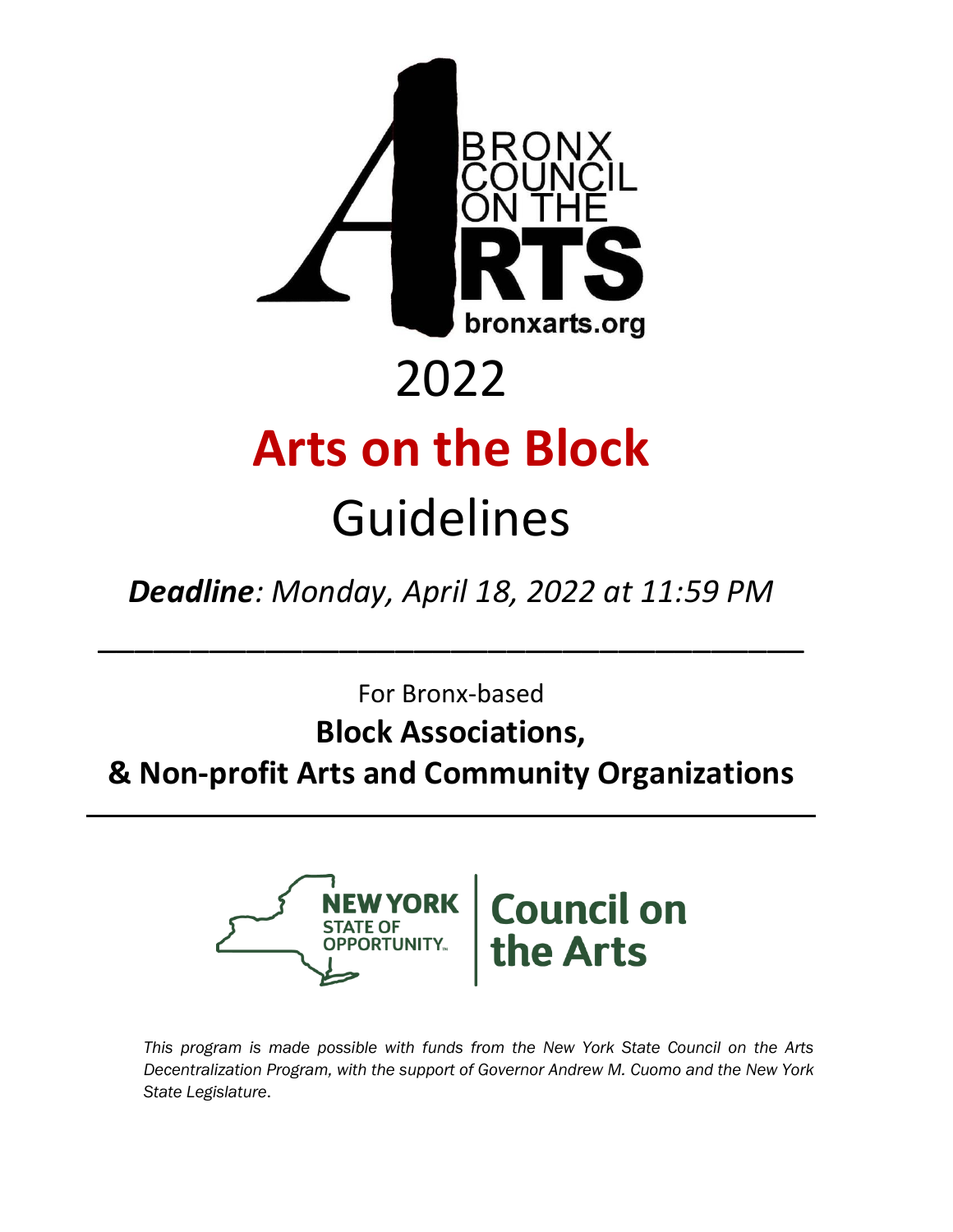#### **Bronx Council on the Arts Community Engagement Grants Arts Fund | New Work | Community Arts | Arts on the Block**

## **ARTS ON THE BLOCK**

#### **Grant Amount: up to \$750**

Bronx Council on the Arts Community Engagement Grants aim to contribute to the cultural life of the borough through their support of community-based, high-quality arts projects in all disciplines, genres, and styles.

The Bronx Council on the Arts (BCA) *Arts on the Block* is a grassroots initiative designed to support small local organizations and block associations to increase attendance to their neighborhood block parties and/or single block festivals. A limited number of small grants of up to \$750 are available through this initiative. Funds are specifically earmarked for arts activities open to all block party and single block festival participants and can only be used for artist fees. (Examples include DJ's, spoken word artists, musicians, singers, dancers, etc., or other artists whose activities will enhance block party attendance.) The initiative is especially focused on supporting the work of organizations that are new to BCA and could become future grantees for arts programs. Therefore, preference will be given to smaller organizations and those who have not applied for a grant from BCA in the past. **Funded activities must take place between May 1, 2022 and December 31, 2022.**

#### **BASIC ELIGIBILITY FOR** *ARTS ON THE BLOCK* **GRANTS:**

- Organizational applicants must:
	- be based in the Bronx with a Bronx address,
	- have existed for at least one year, and
	- show proof of non-profit status and have an active board of directors.
- Block, tenant or resident associations must:
	- be based in the Bronx with a Bronx address
		- have existed for at least one year

#### **APPLICANTS ARE NOT ELIGIBLE FOR BCA GRANTS IF:**

- They received a BCA grant in a previous year, but failed to submit a Final Report.
- They received funding from NYSCA in the same fiscal year.
- They are a public university or college, a public, private or parochial school, or a New York City or State agency or department.

#### **FUNDING FOR** *ARTS ON THE BLOCK* **IS EXCLUSIVELY PROVIDED FOR:**

• Artists fees for arts activities at block parties or single block festivals in the Bronx.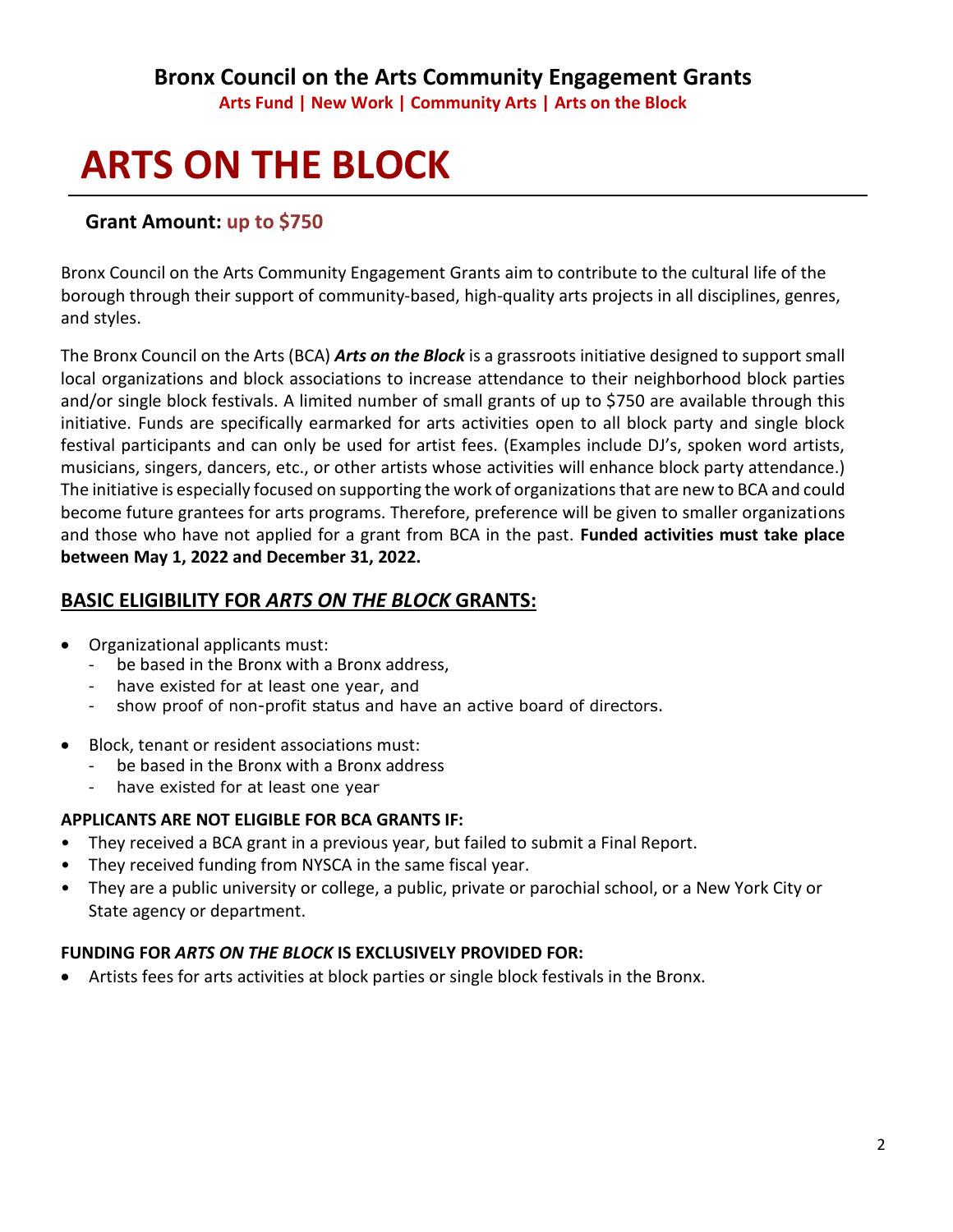*This document contains guidelines for Arts on the Block. BCA also offers community engagement project funding through Community Arts, Arts Fund and New Work each year, with application deadlines in the fall. For more information visit [bronxarts.org.](http://www.bronxarts.org/)*

Please note the following: Applicants may submit up to three requests per year amongst Arts on the Block (ATB), New Work (NW) and Community Arts (CA). Eligible applicants **CANNOT** apply to ATB, NW and/or CA for the same project. Total request of all applications submitted cannot exceed \$5,000.

Eligible applicants **CANNOT** apply to Arts on the Block for any project already funded by BCA through other grants programs.

#### **APPLICATION REQUIREMENTS:**

**All applicants must fill out a complete online application using Submittable.com, accessible through** [www.bronxarts.org.](http://www.bronxarts.org/)

#### **For Organizations:**

Applicants must upload the following in order to be considered for funding:

- **One of the following forms of proof of non-profit status:**
	- o Internal Revenue Service 501(c)3 letter.
	- $\circ$  Charter from Board of Regrants under Section 216 of the NY State Education Law.
	- o Current NY State Bureau of Charities (Office of the Attorney General) filing receipt.
	- o Certificate of Incorporation under S. 402 of the NY State Not-For-Profit Law.
- **Current Organization Budget**
- **List of current Board of Directors**
- **Not have applied directly to NY State Council on the Arts for funding for the Fiscal Year 2022.**

#### **For Block, Tenant or Resident Associations:**

Applicants must upload the following in order to be considered for funding:

- **Provide one of the following forms of proof of Bronx residency for one member of the association** *(with same address as that of the application)***:**
	- *- NYS Driver's license*
	- *- New York State or New York City ID*
	- *- Voter Registration Card*
	- *- Mortgage, rent receipt or lease agreement*
	- *- Utility bill (e.g., electricity, cable, gas, etc.)*
	- *- Credit card or bank statement (first page only; social security number/financial information blacked out)*
	- *- NYS or Federal tax return*
- **Letter from, or contact person at, local Community Board to verify association status**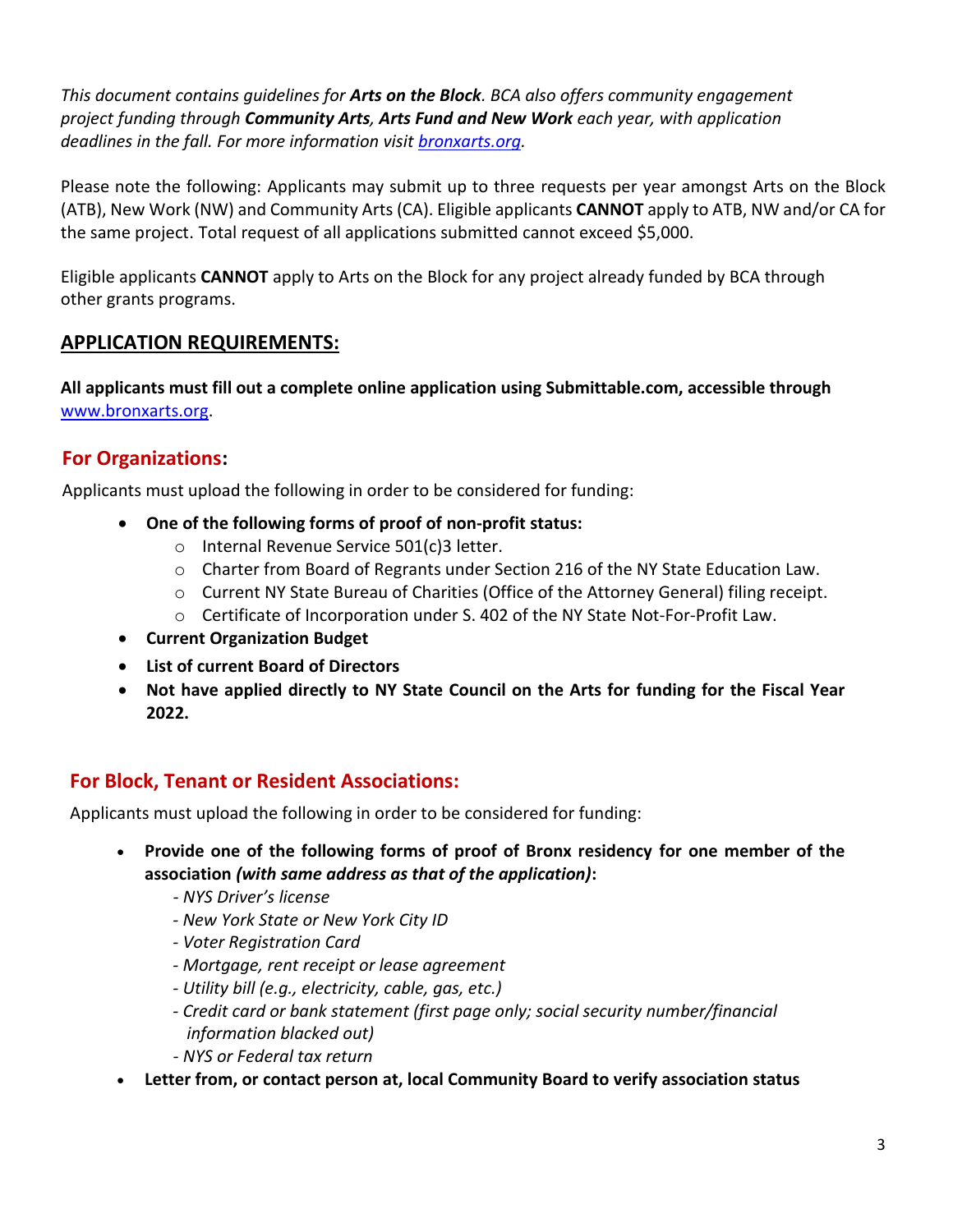#### **For All Applicants:**

Applicants must complete the following information in order to be considered for funding:

- Event description
- Event budget
- Names and number of artists and planned activities
- Artist fees
- Date of block party or single block festival
- Location
- Community benefit
- Estimated attendance

#### **SUPPORTING DOCUMENTS:**

Applicants may optionally upload the following to strengthen their application:

- Work samples of the artists performing the activities.
- Copies of block party or single block festival permit.

## Review Criteria

The Bronx Council on the Arts (BCA) is committed to funding a diverse array of artists and arts activities throughout the Bronx. The emphasis of Arts on the Block is on artist activities that take place at local block parties or single block festivals and that contribute to the cultural life of the neighborhood. Priority is given to organizations that are new to BCA and could become future grantees for arts programs.

Arts on the Block funding decisions are made by panels of Bronx residents selected and trained by BCA. To create a fair and impartial environment, BCA selects panelists that represent a range of ethnicities, genders, ages, neighborhoods, artistic mediums and artistic styles from across the borough. Panels recommend a level of funding according to the following equally important criteria:

- Overall quality and clarity of application narrative.
- Demonstrated audience and community benefit to be derived from the project.
- Non-duplication of similar events in the neighborhood.
- Clearly defined ability to successfully complete the project.
- Artistic merit of the proposed arts activity.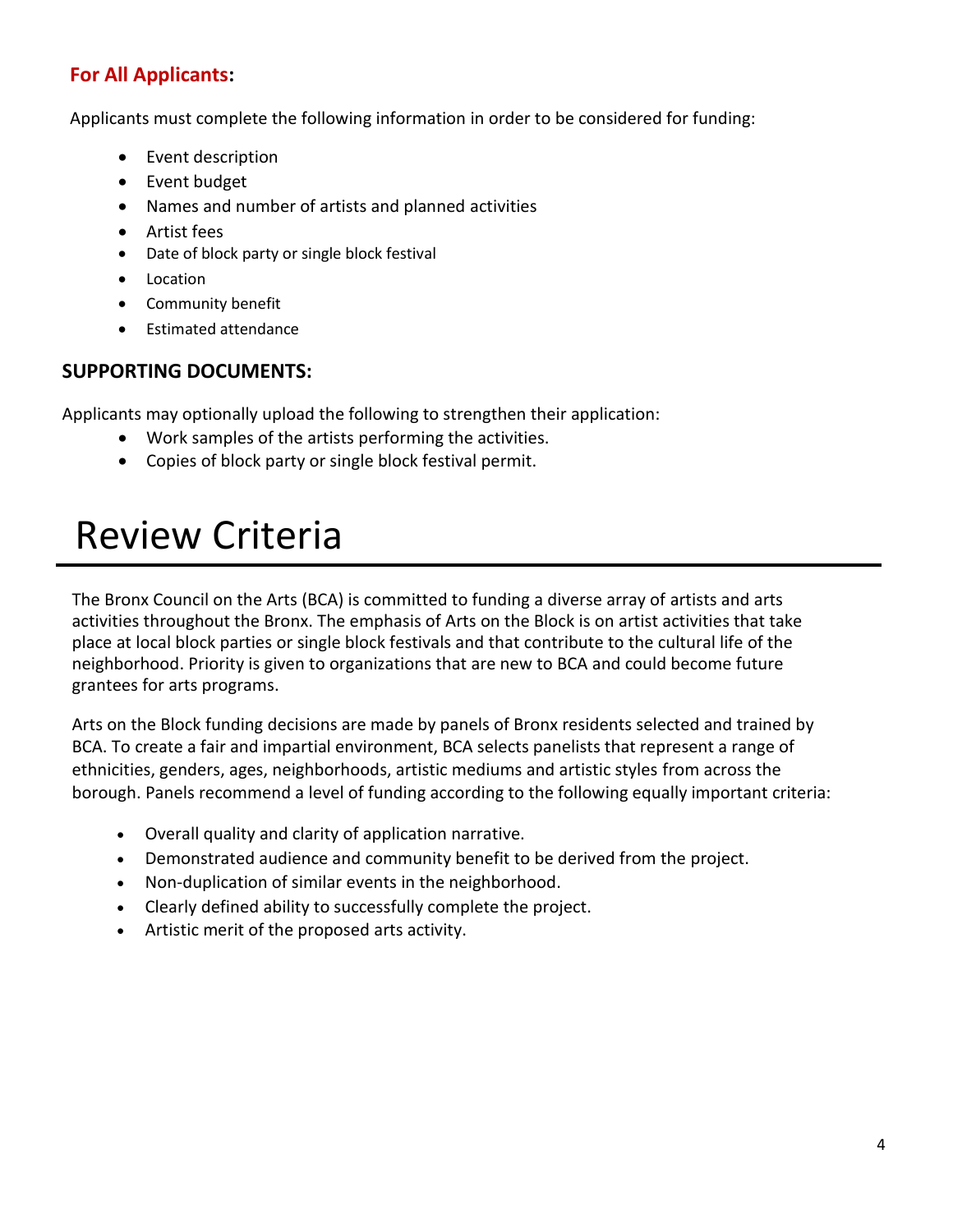BCA grant awardees are recipients of public funding and are subject to the responsibilities that it brings.

#### **Arts on the Block grantees must:**

- Sign an agreement with BCA, stipulating the amount of the award and the details of the block party/single block festival.
- Include the appropriate credit line and BCA logo on any promotional materials for the event. Exact wording will be provided in the contract.
- Provide BCA with copies of project-related publicity and promotional materials at least three weeks in advance of the funded event.
- File a Final Report by January  $31<sup>st</sup>$ , 2023.
- **In the event of rain:** grantee agrees to engage an artist in another community event free and open to the public by December 31st, 2022.

# Appeals

The appeals process is intended for situations in which the applicant believes a serious administrative error was made that denied them a fair hearing of their proposal. Applicants should only initiate an appeal if, after discussing panel notes with BCA Grants staff, they have reason to believe that one of the following occurred at the panel:

- Non-presentation of pertinent information that was included in the application.
- Misrepresentation of pertinent information.
- Improper procedure.

An applicant not awarded funding by the Grants panel who wishes to appeal must initiate a formal appeal, in writing, to the Grants Director within 10 business days after the date of the denial letter. Organizations or block associations that receive funding at less than the requested amount are not eligible to appeal.

\_\_\_\_\_\_\_\_\_\_\_\_\_\_\_\_\_\_\_\_\_\_\_\_\_\_\_\_\_\_\_\_\_\_\_\_\_\_\_

**QUESTIONS?** Contact Bryan E. Glover or Dionne Norton | Bryan@bronxarts.org or Dionne@bronxarts.org